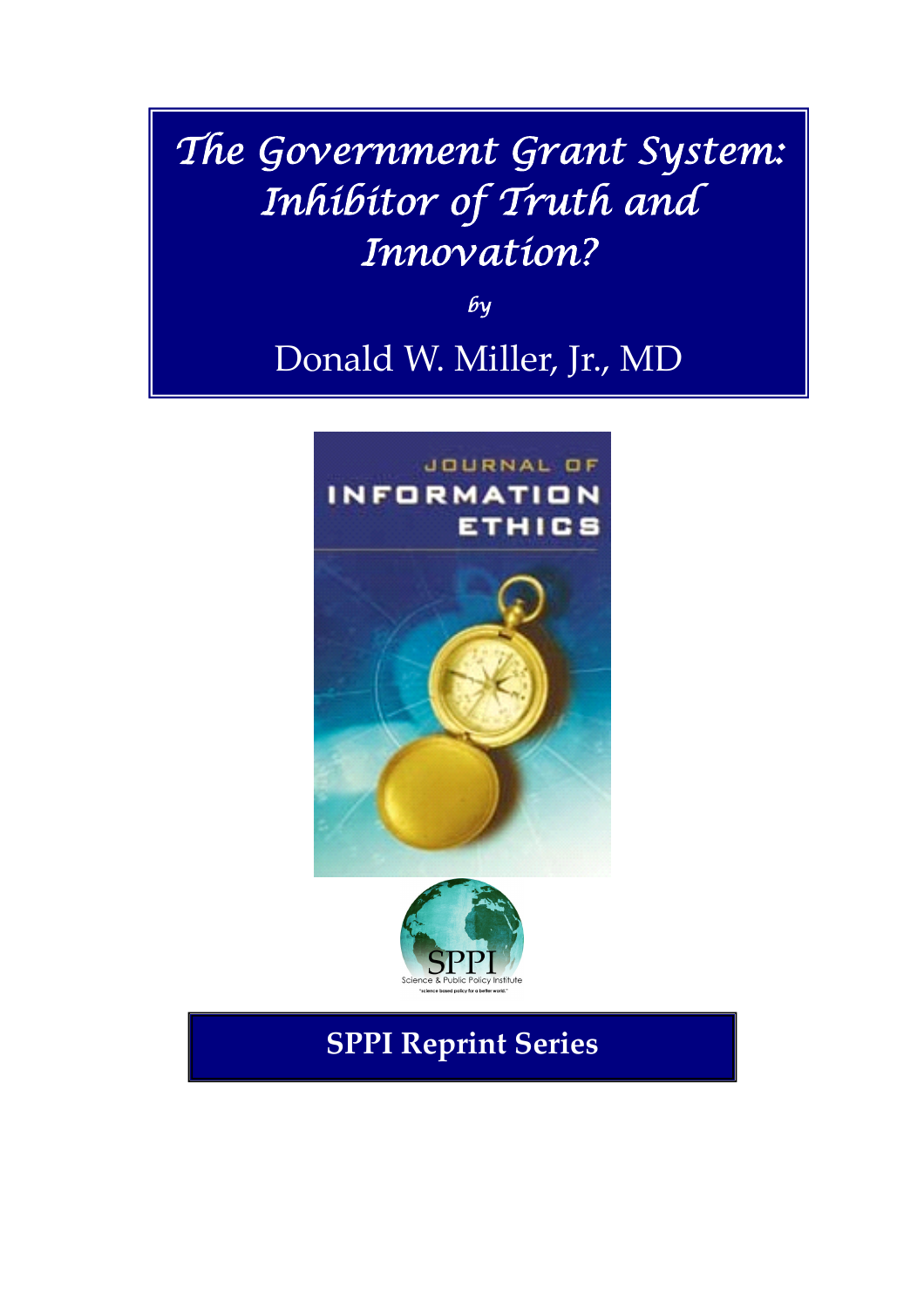# Table of Contents

| The System                               | 3              |
|------------------------------------------|----------------|
| <b>Ethics of Writing Grant Proposals</b> | $\overline{4}$ |
| Apollonian Research                      | 5              |
| Unassailable Paradigms                   | 6              |
| Science in Service to the State          | 8              |
| <b>Grant Reform</b>                      | 9              |
| References                               | 10             |
| Bio                                      | 13             |
| An Editorial Response                    | 14             |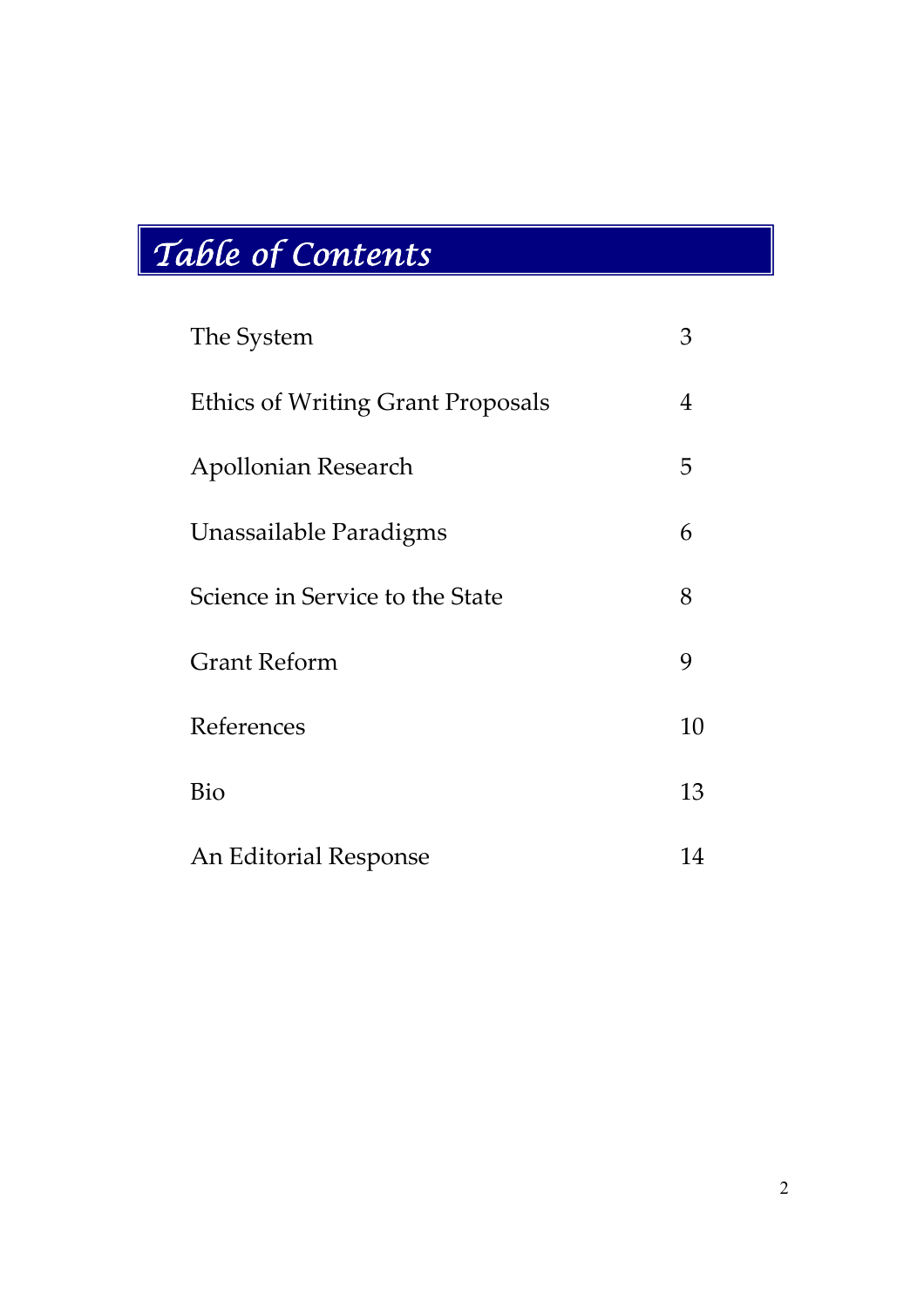## The Trouble With Government Grants

**by**

### **Donald W. Miller, Jr., MDonald W. Miller, Jr., MD**

Dr. Miller is not affiliated with SPPI

lush with success in creating an atom bomb, the U.S. federal government decided it Flush with success in creating an atom bomb, the U.S. federal government decide<br>should start funding nonmilitary scientific research. A government report titled "Science, the Endless Frontier" provides the justification for doing this. It makes the case that "science is the responsibility of government because new scientific knowledge vitally affects our health, our jobs, and our national security" (Bush, 1945). Accordingly, the government established a Research Grants Office in January, 1946 to award grants for research in the biomedical and physical sciences. It received 800 grant applications that year. The Research Grants Office is now known as the Center for Scientific Review (CSR), and it processes applications submitted to the National Institutes of Health (NIH) and other agencies in the U.S. Department of Health and Human Services (HHS). In 2005 CSR received 80,000 grant applications.

#### **The System**

Investigators seeking an NIH grant submit a 25-page Research Plan that begins with an abstract placed in a half-page box on the form. The Specific Aims of the project, abstract placed in a half-page box on the form. The Specific Aims of the project, preferably two to four, come next (recommended length, 1 page). The applicant must show that these objectives are attainable within a stated time frame. As one NIH center (the National Cancer Institute) advises in its online Guide for Grant Applications, "A small, focused project is generally better received than a diffuse, multifaceted project." The other components of the Research Plan are Background and Significance (3 pages); Preliminary Studies the applicant has done (6-8 pages); Research Design and Methods (about 15 pages); and, if applicable, Human Subjects and Vertebrate Animals considerations. The investigator must also submit a detailed budget for the project on a separate form.

The Center for Scientific Review "triages" applications it receives. A cursory appraisal eliminates one-third of the applications from any further consideration, and it selects the remaining two-thirds for competitive peer review. CSR sends each application to a Study Section it deems best suited to evaluate it. Peers in Molecular Oncogenesis, Cognitive Neuroscience, Cell Structure and Function, Hematopoiesis, HIV/AIDS Vaccine, and 167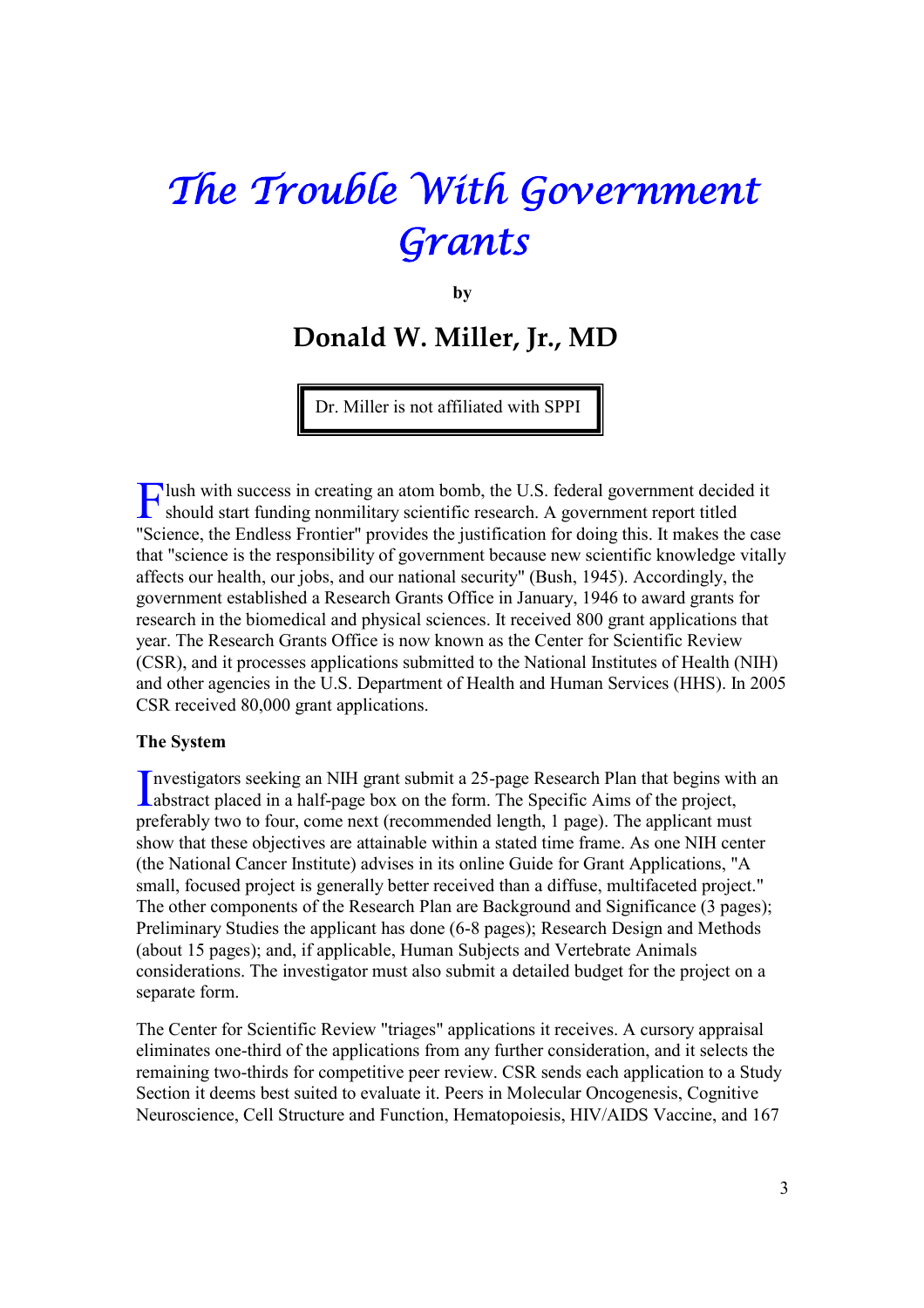other Study Sections review grant applications. Each Study Section has 12-24 members who are recognized experts in that particular field. Members meet three times a year to review 25-100 grants at each meeting. Two members read an application and then discuss it with the other section members who collectively give it a priority score and percentile ranking (relative to the priority scores they assign to other applications). An advisory council then makes funding decisions on the basis of the Study Section's findings, "taking into consideration the [specific NIH] institute or center's scientific goals and public health needs" (Scarpa, 2006). CSR's slogan is "Advancing Health through Peer Review."

With a budget of \$28 billion, the director of NIH reports that it currently funds 22 percent of all the grant applications it reviews (Zerhouni, 2006). Among these, multi-year R01 grants are the mainstay of research by medical school faculties. And in 2005, the NIH funded only one in eleven (9.1%) of the unsolicited R01 research grant applications it reviewed (Mandel and Vesell, 2006). In 1998 the NIH funded 31 percent of its grant applications, and since 2003 grant appropriations have lagged behind inflation (Zerhouni, 2006). The National Science Foundation awards \$6 Billion in grants each year. This independent federal agency funds 28 percent of the 40,000 annual grant proposals it receives.

Twenty-six federal granting agencies now manage 1,000 grant programs. Even clinical trials of drugs, vaccines, and devices, where industry may profit from the outcome, have come under the purview of government. Zarin and colleagues (2005) reviewed ClinicalTrials.gov records and found that the federal government currently funds 9,796 (51%) of the 19,355 interventional trials being conducted. Industry sponsors 4,734 (24%); and universities, foundations, and other organizations, 4,825 (25%).

Under the current system scientists are expected to spend time drafting, writing, and refining unsolicited R01 grant applications, despite a less than one in ten chance of success.

**thics of Writing Grant Proposals** Ethics of Writing Grant Proposals<br>Ethics in science and society "describe appropriate behavior according to contemporary standards" (Friedman, 1996). Two standards that scientists follow for writing grant proposals are: 1) Keep it safe and survive, and 2) Don't lie if you don't have to.

Pollack (2005) addresses the first ethic, noting that the paramount motivational factor for scientists today is the competition to survive. A scientist's most pressing need, which supersedes the scientific pursuit of truth, is to get her grant funded – to pay her salary and that of her staff, to pay department bills, and to obtain academic promotion. The safest way to generate grants is to avoid any dissent from orthodoxy. Grant-review Study Sections whose members' expertise and status are tied to the prevailing view do not welcome any challenge to it. A scientist who writes a grant proposal that dissents from the ruling paradigm will be left without a grant. Speaking for his fellow scientists Pollack writes, "We have evolved into a culture of obedient sycophants, bowing politely to the high priests of orthodoxy."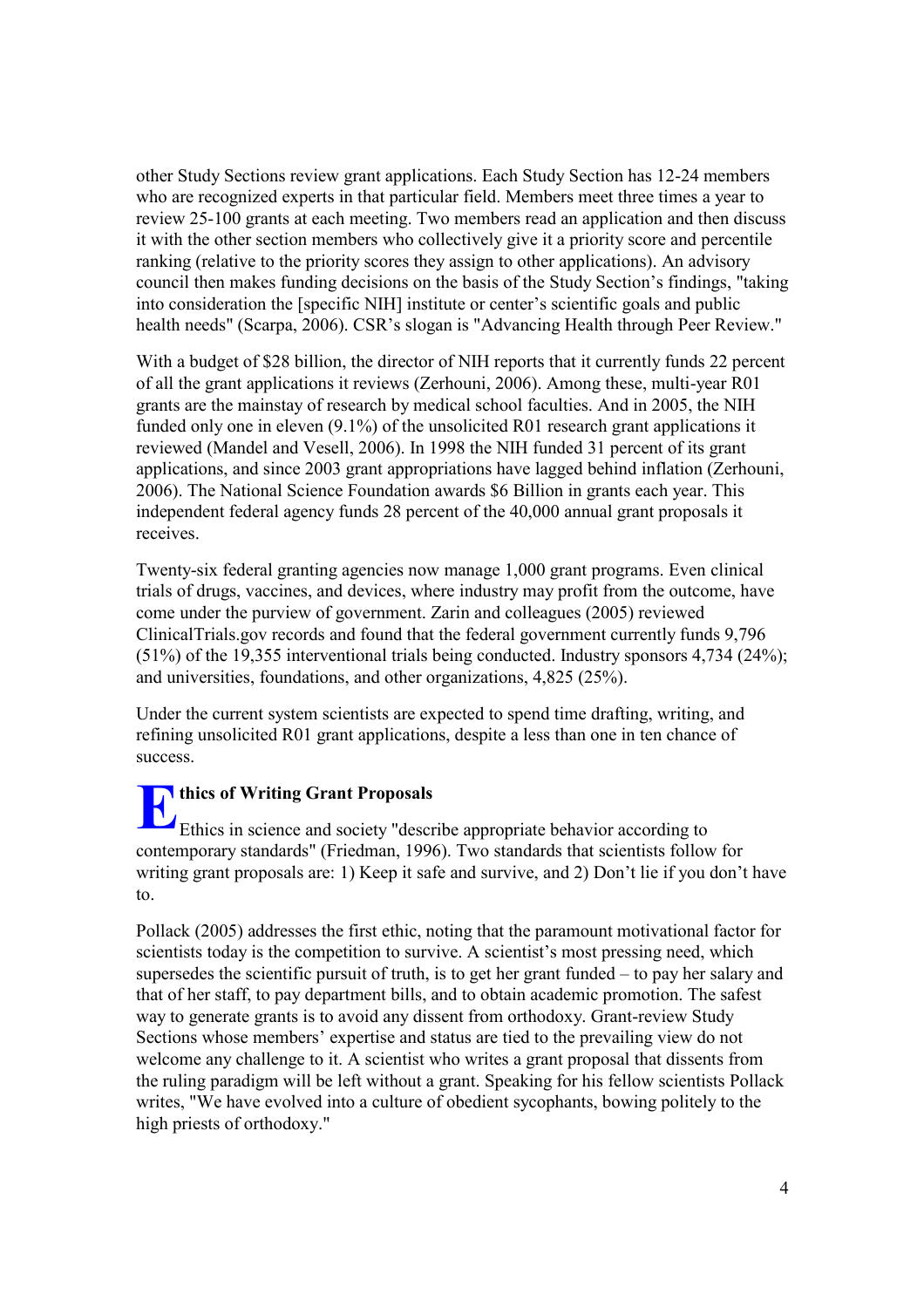Applicants following the ethic of "keep it safe and survive" propose research that will please the reader-peers and avoid projects that might displease them. An NIH pamphlet on grant applications reinforces such behavior by stating, "The author of a project proposal must learn all he can about those who will read his proposal and keep those readers constantly in mind when he writes." (Ling, 2004a).

With regard to the second ethic, Albert Szent-Györgyi said, "I always tried to live up to Leo Szilard's commandment, 'don't lie if you don't have to.' I had to. I filled up pages with words and plans I know I would not follow. When I go home from my laboratory in the late afternoon, I often do not know what I am going to do the next day. I expect to think that up during the night. How could I tell them what I would do a year hence?" (Moss, 1988, p.217). This long-time cancer researcher, discoverer of vitamin C, and Nobel laureate was unable, despite multiple attempts, to obtain a government grant.

Friedman (1996) describes a variant of this ethic where an investigator applies for a grant to do a study that he has already completed. With this grant awarded and money in hand he publishes the study and uses the funds on a different project. The misrepresentation enables the investigator to remain one project ahead of his funding. Apparently enough seasoned investigators do this that the academic community views the practice as sound "grantsmanship."

#### **pollonian Research**

When the peer review grant system was established in 1946 people assumed that scientific progress occurs in an evolutionary incremental and cumulative fashion. Having a panel of experts judge the worth of each research proposal seeking funds seemed then to be the best way to allocate federal tax dollars for research. This system assumes that a majority of specialists in a given field will know where truth lies and how best to get there and find it (Ling, 2004b). But as Hall (1954) and Kuhn (1962) later showed, periodic upheavals and revolutions in science disrupt an otherwise steady growth of scientific knowledge. Long-cherished ideas are replaced wholesale by new ones that lead science in a different direction. **A**

The grant system fosters an Apollonian approach to research. The investigator does not question the foundation concepts of biomedical and physical scientific knowledge. He sticks to the widely held belief that the trunks and limbs of the trees of knowledge, in, for example, cell physiology and on AIDS, are solid. The Apollonian researcher focuses on the peripheral branches and twigs and develops established lines of knowledge to perfection. He sees clearly what course his research should take and writes grants that his peers are willing to fund. Forced by the existing grant system to follow such an approach, Pollack (2005) argues that scientists have defaulted into becoming a culture of believers without rethinking the fundamentals.

Intuitive geniuses, like Thomas Edison, Louis Pasteur, Ernest Rutherford, and Albert Einstein, take a Dionysian, transformational approach to science. Their research relies on intuition and "accidental" discoveries. Szent-Györgyi describes intuition as "a sort of subconscious reasoning, only the end result of which becomes conscious." The Dionysian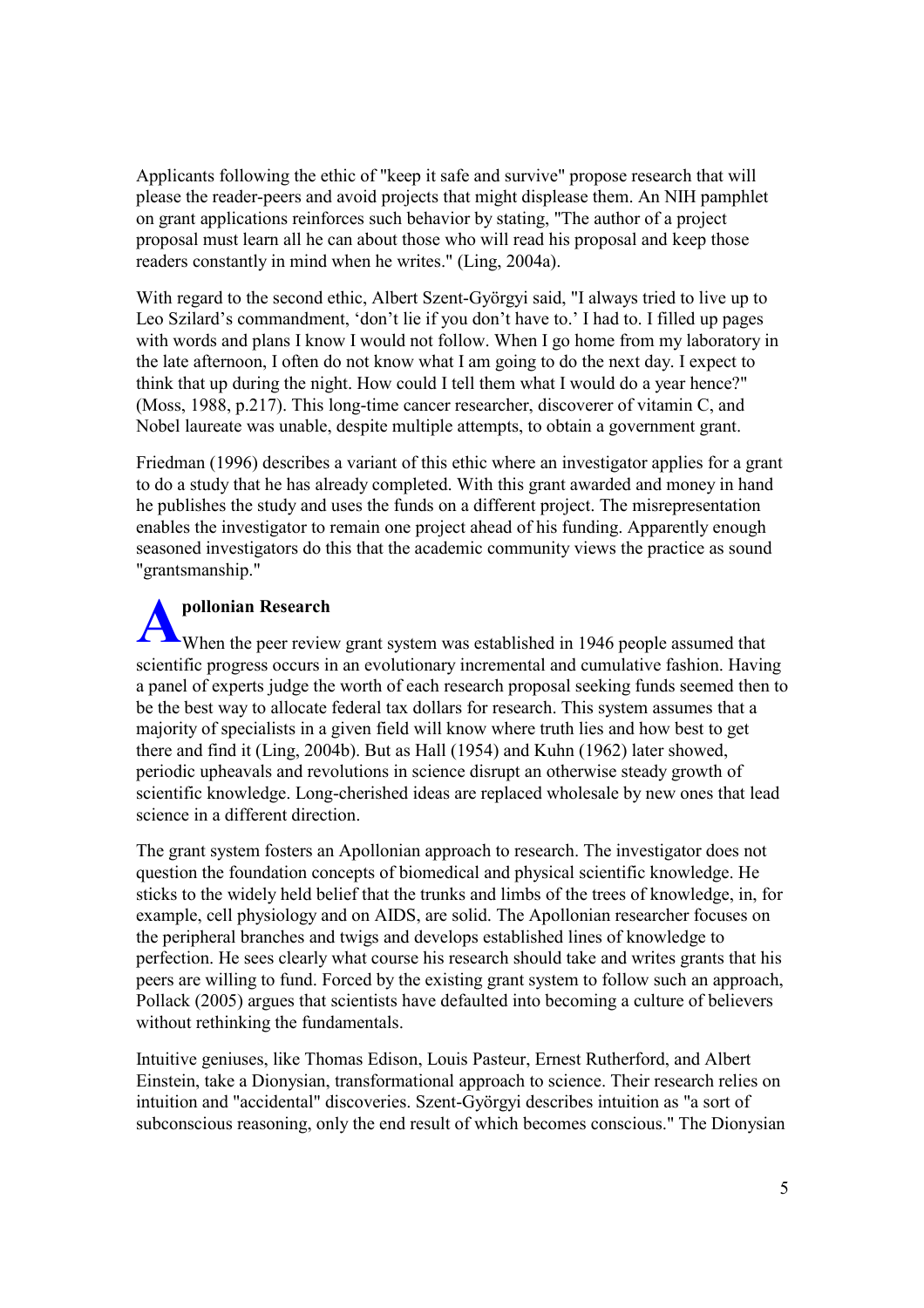scientist knows the direction he wants to follow into the unknown, but "he has no idea what he is going to find there or how he is going to find it. Defining the unknown or writing down the subconscious is a contradiction *in absurdum*." And, citing Pasteur, who said, "A discovery is an accident finding a prepared mind," Szent-Györgyi notes that "accidental" discoveries are rarely true accidents (Moss, 1988, pp. 216-217).

Although it is the Dionysian method of research that produces transformative scientific breakthroughs, peers possessing the power to judge grants do not support this kind of research. They abuse the trust and power of government, which does not know science, to advance their own careers and, in some cases, protect their investments in companies that profit from the reigning paradigm. Knowing this government might be more amenable to supporting potentially transformative, Dionysian research.

To make matters worse, this system is replacing other sources of funding that formerly supported Dionysian scientists. Ling (2004b) observes, "Oversupply of scientists, the rising cost of living and of research, the decline of private foundations and scientific niches which these foundations once sustained [has] completed the dismantling of the socio-economic environment which once protected revolutionary scientists and their young followers."

#### **Unassailable Paradigms**

**P**aradigms in the biomedical and climate sciences that have achieved the status of dogma are: dogma are:

- A. Cholesterol and saturated fats cause coronary artery disease.
- B. Mutations in genes cause cancer.
- C. Human activity is causing global warming through increased  $CO<sub>2</sub>$  emissions.
- D. A virus called HIV (human immunodeficiency) causes AIDS (acquired immune deficiency syndrome).
- E. The damaging effects of toxins are dose-dependent in a linear fashion down to zero. Even a tiny amount of a toxin, such as radiation or cigarette smoke, will harm some people.
- F. The membrane-pump theory of cell physiology based on the concept that cells are aqueous solutions enclosed by a cell membrane.

Scientists that question these state-sanctioned paradigms are denied grants and silenced (Moran 1998). But valid questions nevertheless have been raised about each of these established orthodoxies.

The idea that cholesterol causes coronary heart disease is now close to being dogma, and investigators that question the lipid hypothesis need not apply for funding. But there is growing evidence that the hypothesis is wrong, as Ravnskov (2000) documents in *The Cholesterol Myths*.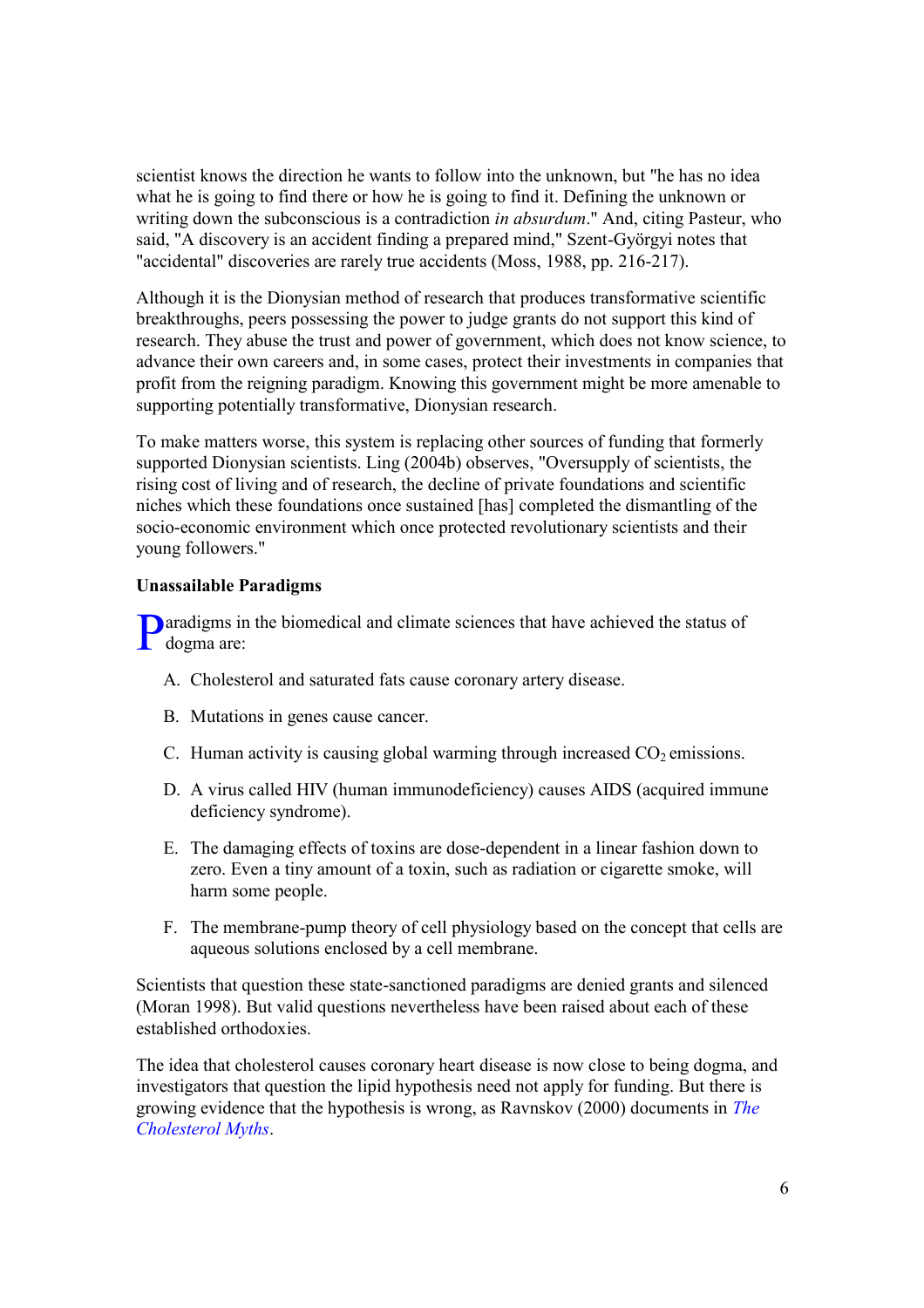Aneuploidy (an abnormal number and balance of chromosomes), instead of mutationproduced oncogenes, may well prove to be the true cause of cancer (Bialy, 2004; Duesberg and Rasnick, 2000; Miller, 2006).

The human-caused global-warming paradigm is most likely false (Soon *et al.*, 2001; Editorial, 2006). Two climate astrophysicists, Willie Soon and Sallie Baliunas, present evidence that shows the climate of the  $20<sup>th</sup>$  century fell within the range experienced during the past 1,000 years. Compared with other centuries, it was not unusual (Soon and Baliunas, 2003). Unable to obtain grants from NASA (National Aeronautics and Space Administration), Soon (personal communication, August 31, 2006) observes that NASA funds programs mainly on social-political reasoning rather than science.

Duesberg (1996), Hodgkinson (2003), Lang (1993-2005), Liversidge (2001/2002), Maggiore (2000), and Miller (2006), among others, have questioned the germ theory of AIDS. All 30 diseases (which includes an asymptomatic low T-cell count) in the syndrome called AIDS existed before HIV was discovered and still occur without antibodies to this virus being present. At a press conference in 1984 government officials announced that a newly discovered retrovirus, HIV, is the probable cause of AIDS, which at that time numbered 12 diseases (Duesberg, 1995, p. 5). Soon thereafter "HIV causes AIDS" achieved paradigm status. But, beginning with Peter Duesberg, Professor of Molecular and Cell Biology at the University of California, Berkeley, a growing number of scientists, physicians, investigative journalists, and HIV positive people have concluded that HIV/AIDS is a false paradigm. The NIH awarded Duesberg a long-term Outstanding Investigator Grant and a Fogarty fellowship to spend a year on the NIH campus studying cancer genes, and he was nominated for a Nobel Prize. When Duesberg publicly rejected the HIV/AIDS paradigm the NIH and other funding agencies ceased awarding him grants. Government-appointed peer reviewers have rejected his last 24 grant applications. Peter Duesberg (personal communication, September 20, 2006) writes: When I was the blue-eyed boy finding oncogenes and "deadly" viruses, I was  $100\%$ fundable. Since I questioned the HIV-AIDS hypothesis of the NIH's Dr. Gallo, and then the cancer-oncogene hypothesis of Bishop-Varmus-Weinberg-Vogelstein etc. I became 100% unfundable. I was transformed from a virus- and cancer-chasing Angel to 'Lucifer'."

Rather than being harmful, as predicted by the linear no threshold hypothesis, low doses of radiation are actually beneficial (Calabrese, 2005; Hiserodt, 2005). Its beneficial effect is based on hormesis, where radiation in small doses stimulates immune system defenses, prevents oxidative DNA damages, and suppresses cancer. The dose must exceed a certain threshold to stop having a simulative and start having an inhibitory effect on the body and become toxic – and in high doses, fatal (Miller, 2004).

Research in cell physiology is based on the concept that the cell, the basic structural unit that makes up all living things, is an aqueous solution of chemicals enclosed within a cell membrane. Drug research adheres to the concept that a drug's action is mediated by fitting into a specific receptor site on the cell membrane. Ling (2001) and Pollack (2001), however, make a strong case that the membrane paradigm of cell physiology is wrong.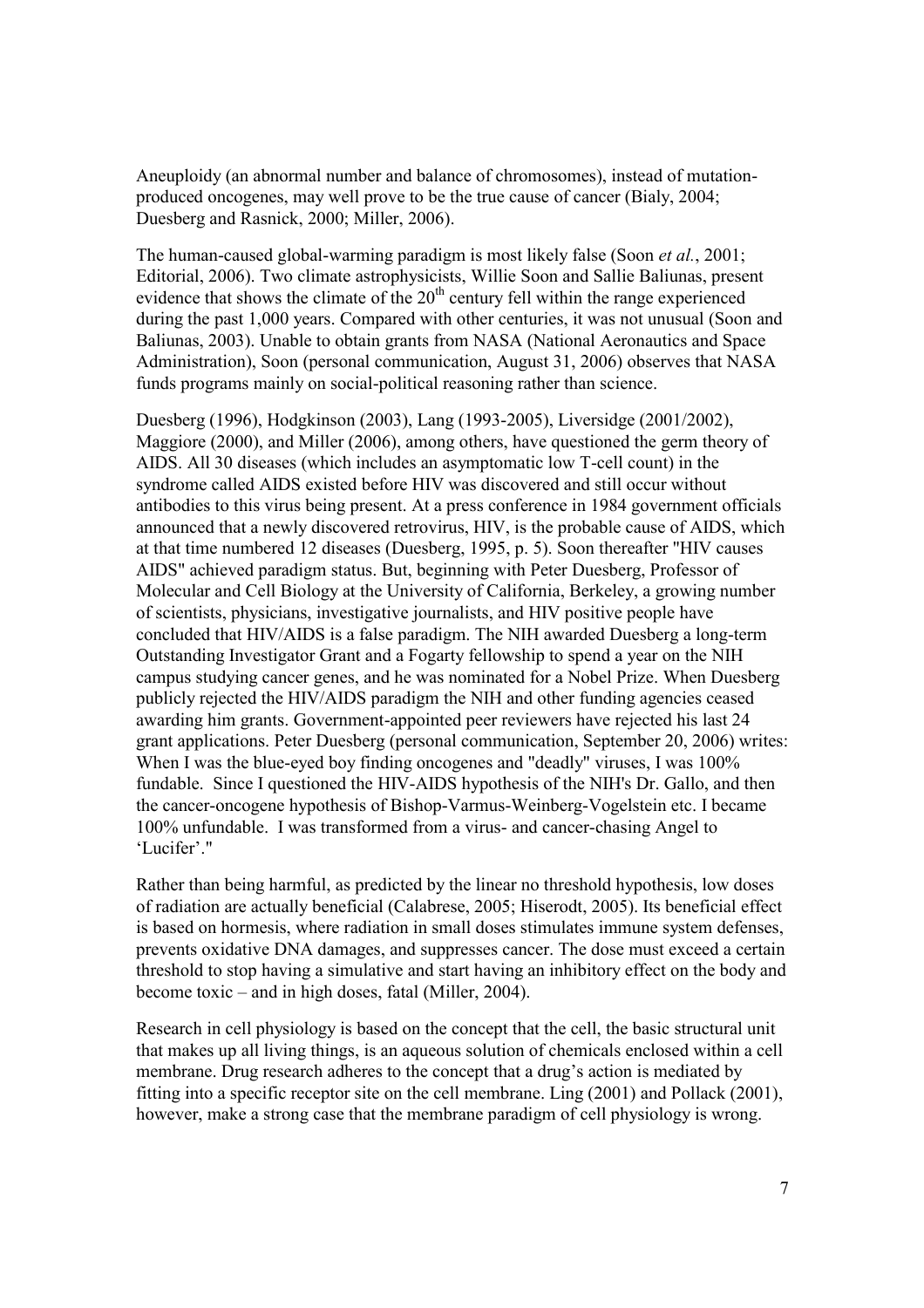They show that cell function does not depend on the integrity of the cell membrane, and membrane pumps and channels are not what they seem. These investigators hypothesize that the three main components of a living cell – proteins, water, and potassium ions – are structured together in a gel-like matrix, where the cell's water is organized into layers alongside proteins. Magnetic Resonance Imaging (MRI) is a product of this view of cell physiology, known as the association-induction hypothesis, which was first proposed by Gilbert Ling in 1962. For more than 45 years government granting agencies, guided by their "expert" peer-reviewers' verdicts, have refused to provide funds for this pioneering investigator to pursue research on this hypothesis, even after it brought about the important medical technology of MRI (Ling 2004b). Despite multiple attempts, Gerald Pollack (personal communication, September 13, 2006) also has been unable to obtain government grants to conduct research on this alternative hypothesis of cell physiology.

Peer review enforces state-sanctioned paradigms. Pollack (2005) likens it to a trial where the defendant judges the plaintiff. Grant review panels defending the orthodox view control the grant lifeline and can sentence a challenger to "no grant." Deprived of funds the plaintiff-challenger is forced to shut down her lab and withdraw. Conlan (1976) characterizes the peer-review grant system as an "incestuous 'buddy system' that stifles new ideas and scientific breakthroughs."

Science is self-correcting and, in time, errors are eliminated, or so we are taught. But now with a centralized bureaucracy controlling science, perhaps this rhetoric is "just wishful thinking" (Hillman, 1996, p.102). Freedom to dissent is an essential ingredient of societal health. Braben (2004) contends that suppressing challenges to established orthodoxy sets a society on a path to its doom.

#### **Science in Service to the State**

ver the last 60 years a new power structure, the state, has taken control of O ver the last 60 years a new power structure, the state, has taken control of information. It uses federal tax money to fund and control research through the peerreview grant system. It forms mutually advantageous partnerships with industry and the academic community, which do its bidding. The state holds sway over education. And to round out its control of information an increasingly powerful centralized government bureaucracy has persuaded the mainstream media to accept and espouse state-approved ideas. The Western tradition of information ethics dating from ancient Greece to the  $20<sup>th</sup>$ century, characterized by freedom of speech and inquiry, has been co-opted by government. Knowledge advances by questioning accepted paradigms (Hillman, 1995). The state thwarts this and requires its tax-funded scientists to conform to the official establishment view on such things as global warming and HIV/AIDS.

Government-sponsored scientific research reflects the biases, preferences, and priorities of its leaders (Moran, 1998). The state uses science to further its social and political purposes.

Its actions follow Lang's First Law of Sociodynamics, where "The power structure does what they want, when they want; then they try to find reasons to justify it. If this does not work, they stonewall it (Lang, 1998, p. 797).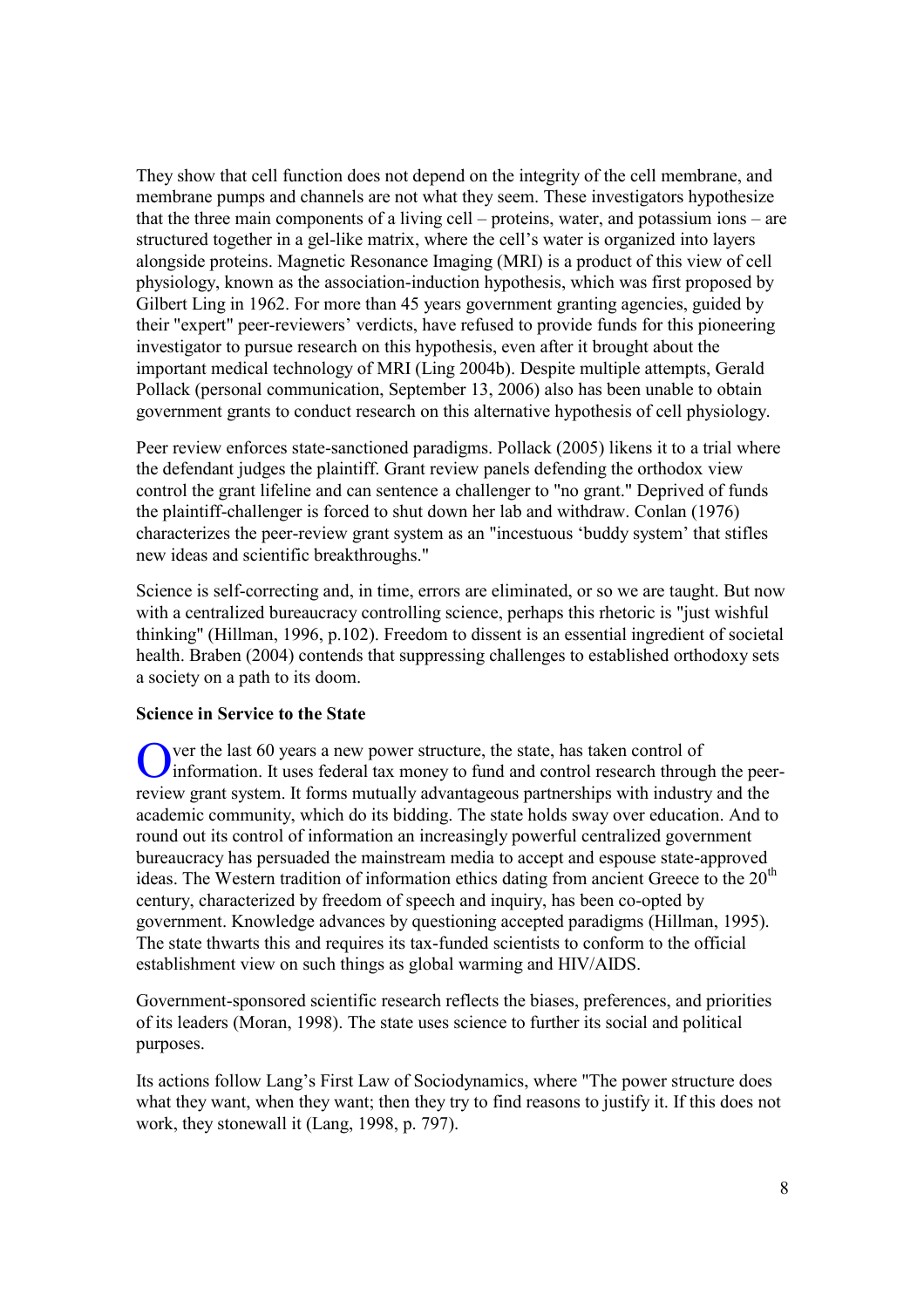When inconvenient facts challenge paradigms the state promotes, it justifies them by consensus. If polar bear experts (Amstrup *et al.*, 1995) find that the bear population in Alaska is increasing, placing doubt on the government's stance on climate change, this finding is dismissed as being outside the consensus and ignored. *Science* magazine supports the prevailing view, stating, "There is a scientific consensus on the reality of anthropogenic climate change" that accounts for "most of the observed warming over the last 50 years" (Oreskes, 2004).

In  $21<sup>st</sup>$  century America, consensus and computer models masquerade as science. They supplant experimental data. As Corcoran (2006) puts it, "Science has been stripped of its basis in experiment, knowledge, reason and the scientific method and made subject to the consensus created by politics and bureaucrats." Reduced to a belief system, a majority of scientists and groups like the Intergovernmental Panel on Climate Change can declare, without having to provide scientific evidence, that they believe humans cause global warming. This alone makes the hypothesis become an established fact and received knowledge (Barnes, 1990). Peer review compounds the problem. It competes with objective evidence as proof of truth.

Computer models purporting to make sense of complex data, particularly with regard to climate change, have replaced the scientific goal of supplanting complicated hypotheses with simpler ones (Pollack, 2005). Researchers offer computer models as evidence for global warming. When unsound assumptions and faulty data render one model unreliable, other improved ones are constructed to justify the state's desire to promulgate this "truth," which it can use to exert greater control over the economy and technological progress.

AIDS research serves the interest of the state by focusing on HIV as an equal opportunity cause of AIDS. This infectious, egalitarian cause exempts the two primary AIDS risk groups, gay men and intravenous drug users, from any blame in acquiring this disease(s) owing to their behavioral choices. Duesberg, Koehnlein, and Rasnick (2003) hypothesize that AIDS is caused by three other things, singly or in combination, rather than HIV: 1) long-term, heavy-duty recreational drug use – cocaine, amphetamines, heroin, and nitrite inhalants; 2) antiretroviral drugs doctors prescribe to people who are HIV-positive – DNA chain terminators, like AZT, and protease inhibitors; and 3) malnutrition and bad water, which is the cause of "AIDS" in Africa. HIV/AIDS has become a multibilliondollar enterprise on an international level. Government, industry, and medical vested interests protect the HIV/AIDS paradigm. The government-controlled peer review grant system is a key tool for protecting paradigms like this.

#### **Grant Reform**

auer (2004) proposes that there be mandatory funding of contrarian research, along B auer (2004) proposes that there be mandatory funding of contrarian research, along<br>with a science court set up to adjudicate technical controversies. In addition, science journalism needs to investigate established orthodoxies more vigorously.

Pollack (2005) proposes several remedies to the competitive peer review grant system. Government should establish forums where the most significant challenge paradigms can compete openly with their orthodox counterparts in civilized debate. Open-minded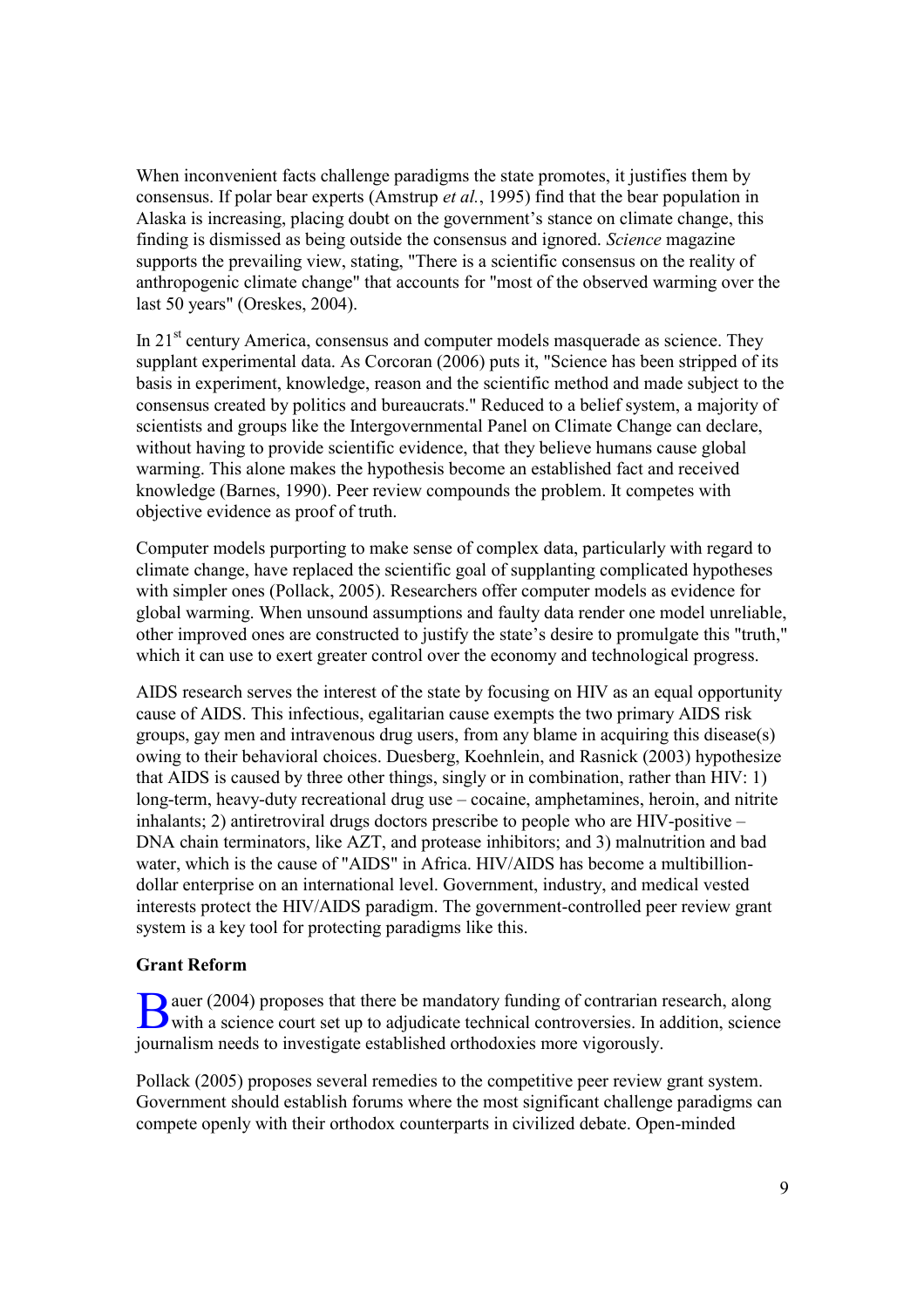"generalists" who have no stake in the outcome should adjudicate, like a jury does in law. Pools of money should be set aside to support multiple grants on selected schools of thought. Training grants that encourage curiosity and thinking outside the box should be made available. And the NIH should provide lifetime support for a select cohort of Dionysian scientists.

The peer review grant system stifles innovation and protects reigning paradigms, right or wrong. The 60-year experiment of "Advancing Health through Peer Review," the NIH Center for Scientific Review's slogan, has failed. It needs to be dismantled. Tax-funded research would be better conducted and more productive if government allocated funds directly to universities and foundations to use as they see fit for advancement of the biomedical and physical sciences.

One alternative to the competitive peer review grant system that the NIH and NSF might consider for funding specific research projects is DARPA, the Defense Advance Research Projects Agency. This agency manages and directs selected research for the Department of Defense. At least up until now it has been "an entrepreneurial technical organization unfettered by tradition or conventional thinking" within one of the world's most entrenched bureaucracies (Van Atta *et al.*, 2003). Eighty project managers, who each handles \$10-50 million, are given free reign to foster advanced technologies and systems that create "revolutionary" advantages for the U.S. military. Managers, not subject to peer review or top-down management, provide grants to investigators who they think can challenge existing approaches to fighting wars. So long as the state controls funding for research, managers like this might help break the logjam of innovation in the biomedical and physical sciences.

Science under the government grant system has failed and new kinds of funding, with less government control, are sorely needed.

#### **References**

Amstrup, S.C., Garner, G.W. & Durner, G.M. (1995). Polar Bears in Alaska. In E.T. La Roe (Ed.), *Our Living Resources: A report to the nation on the abundance, distributions, and health of U.S. plants, animals, and ecosystems*. Washington, DC: U.S. Department of the Interior – National Biological Sciences. Retrieved September, 16, 2006 from http://biology.usgs.gov/s+t/noframe/s034.htm

Barnes, B. (1990). Sociological theories of scientific knowledge. In R.C. Olby, G.N. Cantor, J.R.R. Christie & M.J.S. Hodge (Eds.), *Companion to the history of modern science* (60-76). New York: Toutledge.

Bauer, H.H. (2004). Science in the  $21<sup>st</sup>$  century: Knowledge monopolies and research cartels. *Journal of Scientific Exploration*, 18, 643-660,

Bialy, H. (2004) *Oncogenes, Aneuploidy, and AIDS: A Scientific Life and Times of Peter H. Duesberg*. Berkeley, California: North Atlantic Books.

Braben, D.W. (2004). *Pioneering research: a risk worth taking.* Hoboken, NJ: Wiley.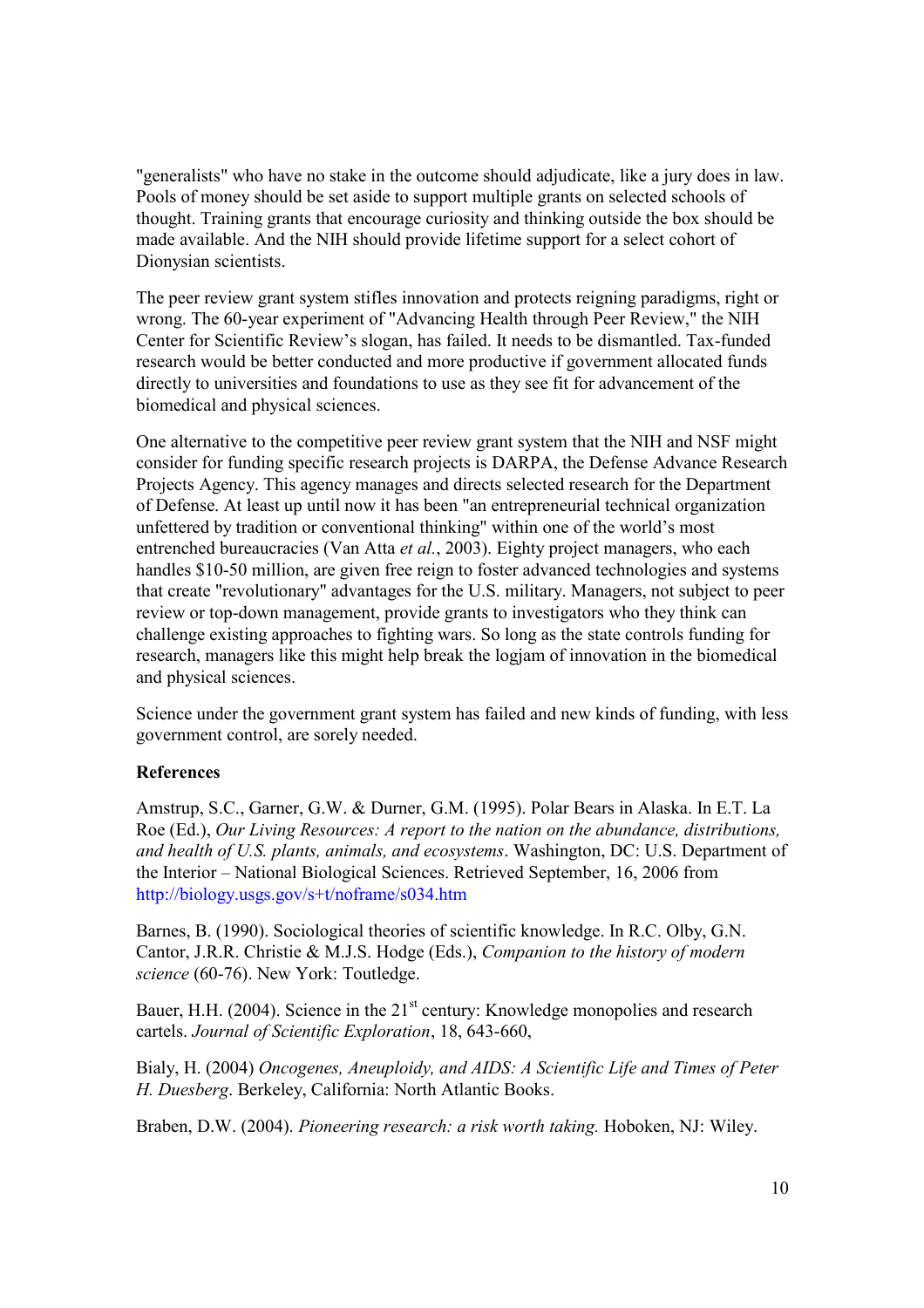Bush, V. (1945). Science – the endless frontier. Washington, DC: United States Government Printing Office. Retrieved September 2, 2006, from http://www.nsf.gov/od/lpa/nsf50/vbush1945.htm

Calabrese, D.J. (2005). Historical blunders: How toxicology got the dose-response relationship half right. *Cellular and Molecular Biology*, 51, 643-654.

Committee on Science, Engineering, and Public Policy. (1995). *On being a scientist: Responsible conduct in research* (2 nd Ed.). Washington, DC: National Academy Press.

Conlan, J. (1976) Testimony of Rep. John Conlan. Subcommittee on Science, Research, and Technology of the House Comm. on Science and Technology, 94th Cong., 2d Sess., National Science Foundation Peer Review 13 (Comm. Print 1976).

Corcoran, T. (2006). Climate consensus and the end of science. *National Post* (Canada), June, 16. Retrieved September 19, from http://www.sepp.org/Archive/NewSEPP/Consensus-Corcoran.htm

De Coster, K. (2006). Cholesterol, lipitor, and big government: The terror campaign against us all. *LewRockwell.com*, July 25. Retrieved September 3, 2006, from http://www.lewrockwell.com/decoster/decoster115.html

Duesberg, Pl, Yiamouyiannis, J. (1995). *AIDS: The good news is HIV doesn't cause it. The bad news is "recreational drugs" and medical treatments like AZT do.* Delaware, Ohio: Health Action Press.

Duesberg, P. (1996). *Inventing the AIDS virus*. Washington, DC: Regnery Publishing.

Duesberg, P. & Rasnick, D. (2000). *Aneuploidy, the somatic mutation that makes cancer a species of its own.* Cell Motility and the Cytoskeleton 47,81-107.

Duesberg, P., Koehnlein, C., & Rasnick D. (2003). The chemical bases of the various AIDS epidemics: recreational drugs, anti-viral chemotherapy and malnutrition. *Journal of Bioscience*, 28, 383–412. Retrieve September 19, 2006 from http://www.ias.ac.in/jbiosci/jun2003/383.htm

Editorial (2006). Hockey Stick Hokum. *Wall Street Journal*, July 14, 2006. (p. A12). Retrieved September 25, 2006, from http://energycommerce.house.gov/108/News/07142006\_1990.htm

Friedman, P.J. (1996). An introduction to research ethics. *Science and Engineering Ethics* 2, 443-456.

Hall, R. (1954). *The Scientific Revolution 1500-1800.* London: Longmans, Green and Co.

Hillman H. (1995). Parafraud in biology. *Science and Engineering Ethics* 3, 121-136.

Hiserodt, E. (2005). *Underexposed: What if radiation is actually good for you?* Little Rock, Arkansas: Laissez Faire Books.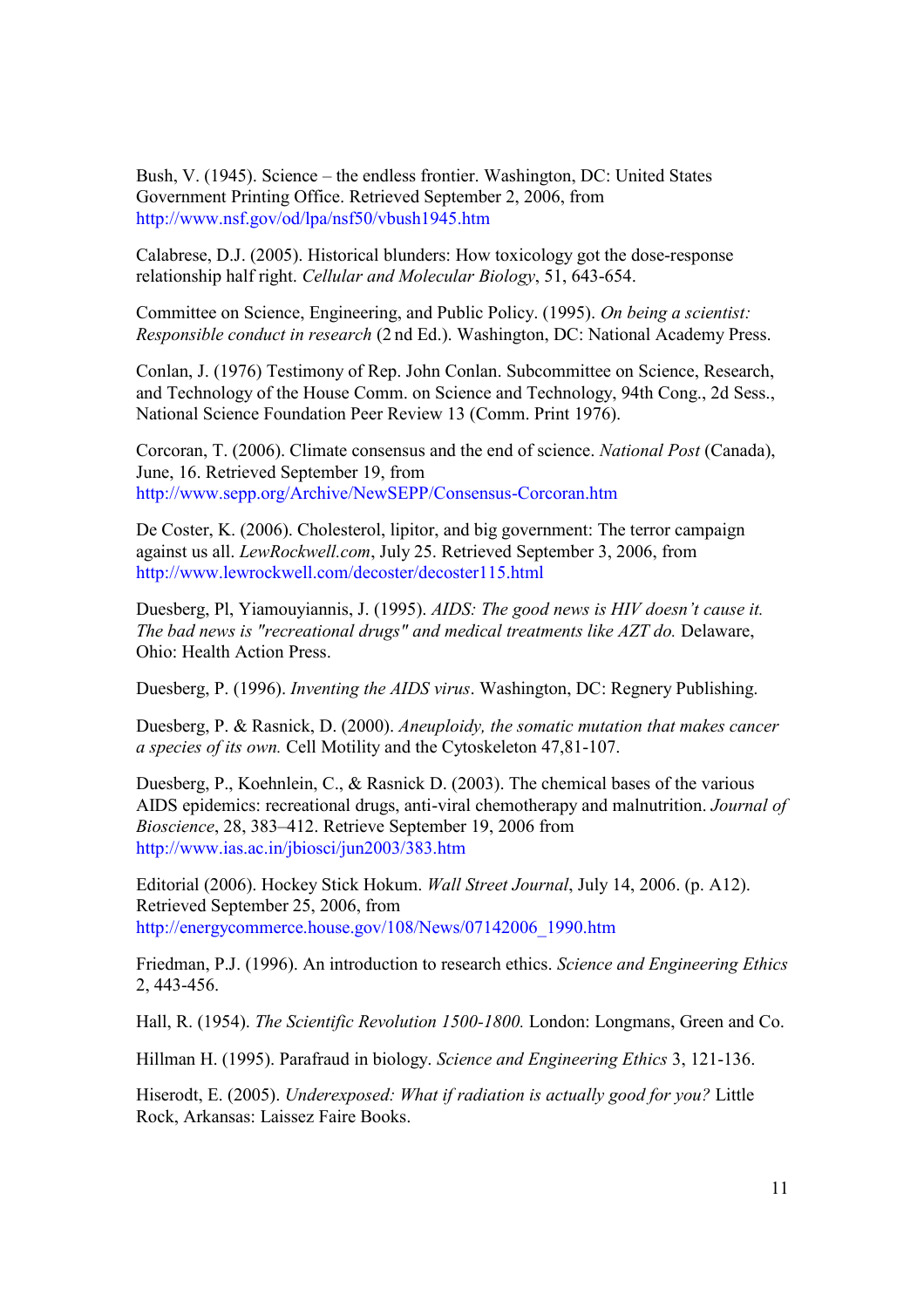Hodgkinson, N. (2003). AIDS: Scientific or viral catastrophe? *Journal of Scientific Exploration*, 17, 87-120.

Kuhn, T. (1962). *The Structure of Scientific Revolutions.* Chicago: University of Chicago Press.

Lang, S. (1993-2005). The Serge Lang memorial HIV/AIDS archive. Retrieved September 13, 2006, from http://www.reviewingaids.org/awiki/index.php/Document:Lang

Lang, S. (1998). *Challenges.* New York: Springer.

Lindzen, R. (2006). Climate of fear. *Wall Street Journal*, April 12. Retrieved August 21, 2006, from http://www.opinionjournal.com/extra/?id=110008220

Ling, G. (2001). *Life at the cell and below-cell level: The hidden history of a fundamental revolution in biology.* New York: Pacific Press.

Ling, G. (2004a). An NIH pamphlet. Retrieved September 10, 2006, from http://www.gilbertling.org/lp11a.htm

Ling, G. (2004b). Why science cannot cure cancer and AIDS without your help? Retrieved September 10,2006, from http://www.gilbertling.org

Liversidge, A.F. (2001/2002). The scorn of heretics. *Conference on Science and Democracy*, Naples, April 20, 2001. Retrieved August 21, 2006, from http://www.uow.edu.au/arts/sts/bmartin/dissent/documents/Liversidge.pdf

Maggiore, C. (2000). *What if everything you thought you knew about AIDS was wrong?* (4th Rev. Ed.) Studio City, California: American Foundation for AIDS Alternatives.

Mandel, H.G. & Vesell, E.S. (2006). Declines in funding of NIH R01 research grants. *Science* 313,1387.

Miller, D.W. (2004). Afraid of radiation? Low doses are good for you. *LewRockwell.com*, April 2. Retrieved August 20, 2006, from http://www.lewrockwell.com/miller/miller12.html

Miller, D.W. (2006). A Modern-day Copernicus: Peter H. Duesberg. *LewRockwell.com*, February 23. Retrieved August 20, 2006, from http://www.lewrockwell.com/miller/miller18.html

Moran, G. (1998). *Silencing scientists and scholars in other fields: Power, Paradigm Controls, Peer Review, and Scholarly Communication.* Greenwich, CT: Ablex Publishing.

Moss, R. (1988). *Free Radical: Albert Szent-Gyorgyi and the Battle Over Vitamin C.* New York: Paragon House Publishers. (p. 215).

Oreskes, N. (2004). The scientific consensus on climate change. *Science* 306, 1686.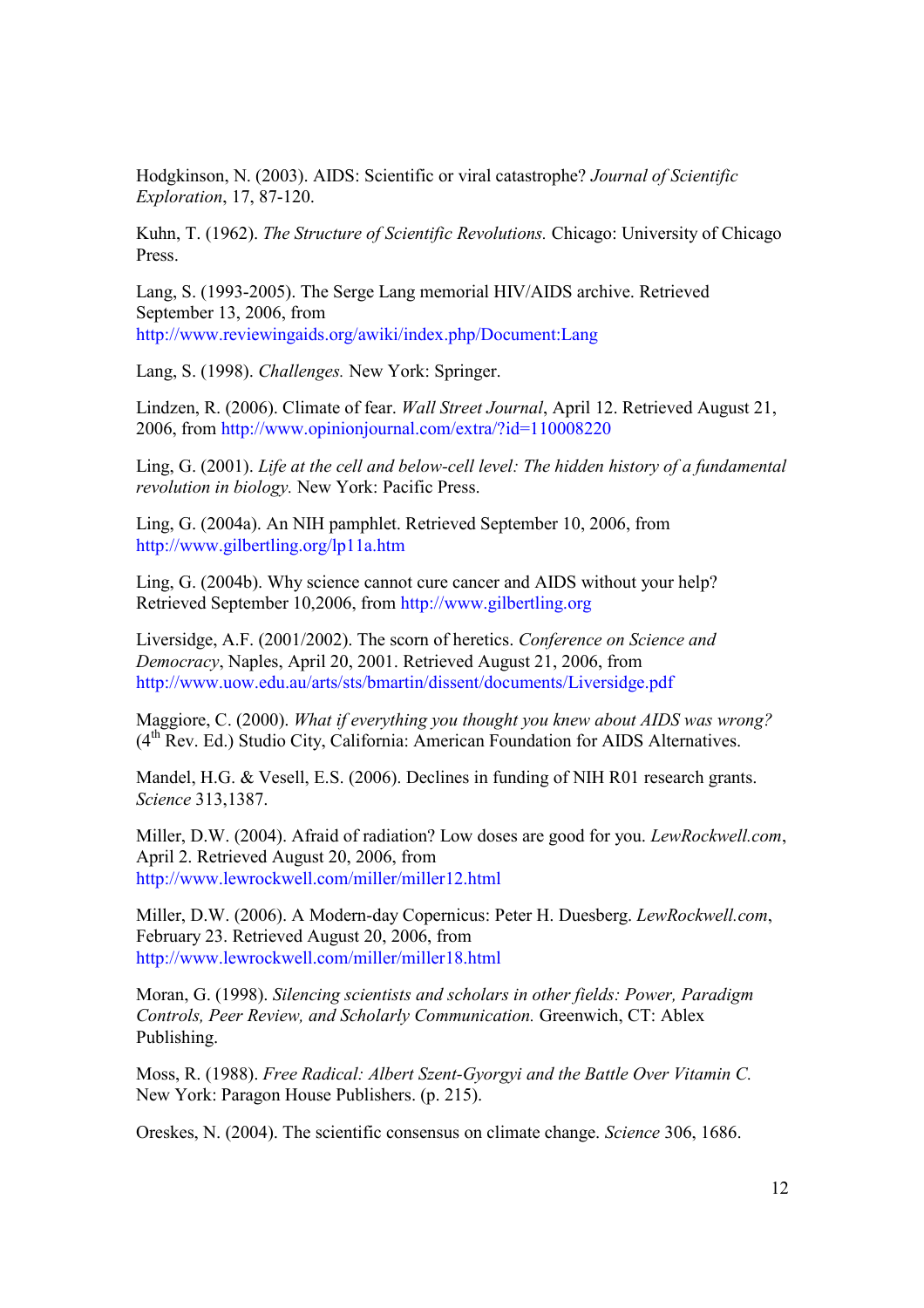Pollack, G.H. (2001). *Cells, gels and the engines of life*. Seattle: Ebner & Sons.

Pollack, G.H. (2005). Revitalizing science in a risk-averse culture: reflections on the syndrome and prescriptions for its cure. *Cellular and Molecular Biology*, 51, 815-820.

Ravnskov, U. (2000). *The Cholesterol Myths: Exposing the fallacy that saturated fat and cholesterol cause heart disease.* Washington, DC: NewTrends Publishing, Inc.

Scarpa, T. (2006). Peer review at NIH. *Science*, 311, 41.

Schneider, H.G. (1989). The threat to authority in the revolution of chemistry. *History of Universities*, 8, 137-150.

Soon, W., Baliunas, S.L., Robinson, A.D. & Robinson, Z.W. (2001). Global Warming: A Guide to the Science. The Fraser Institute, November. Retrieved September 14, 2006, from http://www.fraserinstitute.ca/shared/readmore.asp?sNav=pb&id=237

Soon, W. and Baliunas, S.L. (2003). Lessons and limits of climate history: Was the 20th century climate unusual? George C. Marshall Institute, April 17. Retrieved September 14, from http://www.marshall.org/article.php?id=136 (pp. 1-32)

Van Atta, R.H., Lippitz, M.J., Lupo, J.C., Mahoney, R. & Nunn, J.H. (2003). Transformation and transition: DARPA's role in fostering an emerging revolution in military affairs. Volume 1 – Overall assessment. Alexandria, VA: Institute for Defense



Analysis. Retrieved August 28, 2006, from http://www.darpa.mil/body/pdf/P-3698 Vol 1 final.pdf

Zarin, D.A., Tse, T. & Ide, N.C. (2005). Trial registration at ClinicalTrials.gov between May and October 2005. *New England Journal of Medicine*, 353, 2779-87.

Zerhouni, E.A. (2006) NIH at the Crossroads: Myths, realities and strategies for the future. *National Institutes of Health*, June 9. Retrieved August 21, from http://grants2.nih.gov/grants/award/NIH\_at\_the\_Crossroads.ppt#1

*This paper was published in the Spring 2007 issue of the* Journal of Information Ethics *2007;16:59-69.*

*Donald Miller* (*send him mail) is a cardiac surgeon and Professor of Surgery at the University of Washington in Seattle. He is a member of Doctors for Disaster Preparedness and writes articles on a variety of subjects for LewRockwell.com. His web site is* www.donaldmiller.com

Copyright © 2007 LewRockwell.com

http://www.lewrockwell.com/miller/miller23.html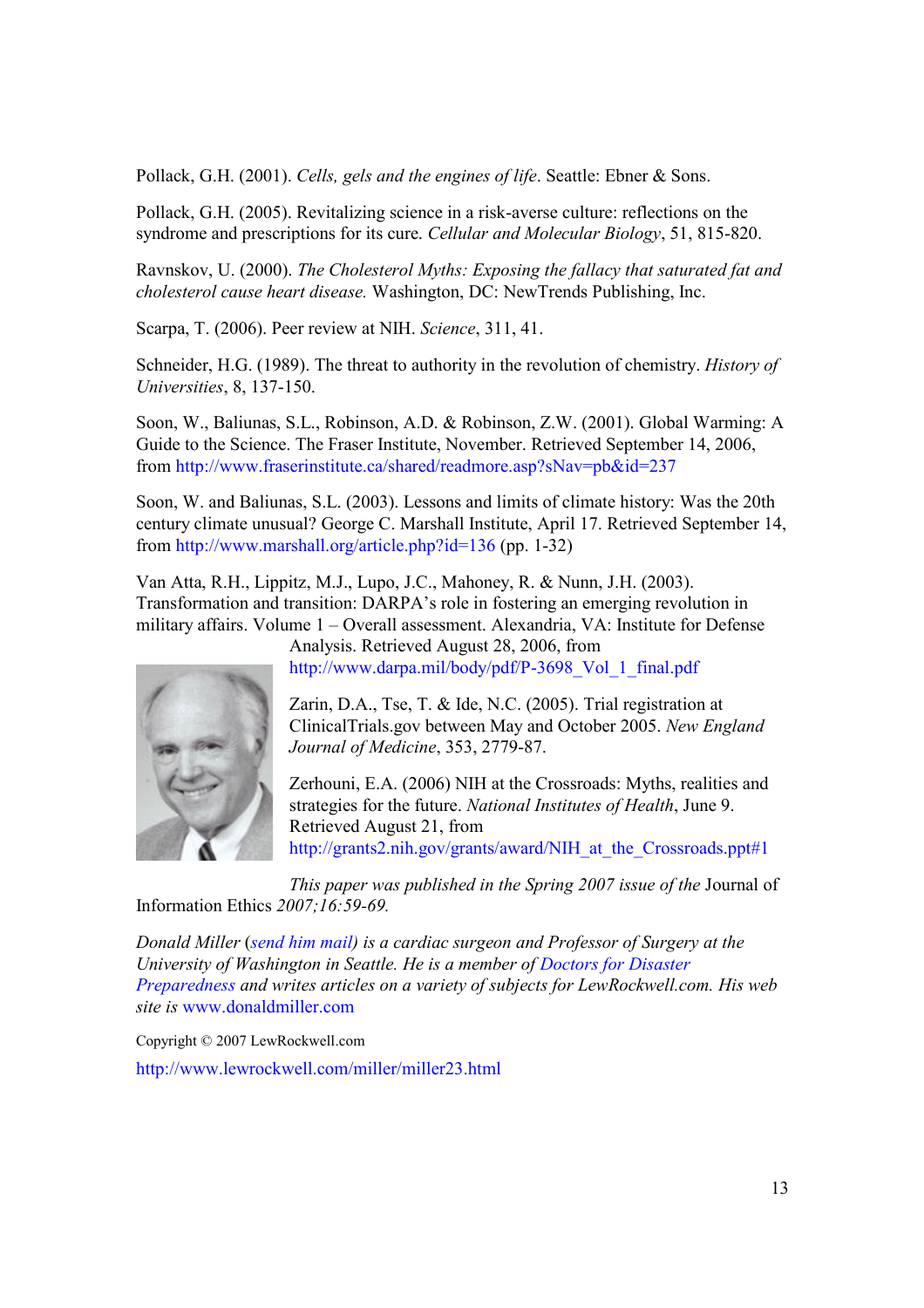# An Editorial Response

### *Government's funding framework breeds scientific conformity<sup>1</sup>*

By

### *Bruce Ramsey*

Tere is a list of beliefs in the biomedical and climate sciences that must not be Here is a list of beliefs in the biomedical and climate sc<br>questioned if you're applying for a government grant:

- That global warming is caused by humans;
- That AIDS is caused by a virus;



• That radiation, cigarette smoke and other toxins are dangerous in proportion to their strength, no matter how small the dose;

- That heart disease is caused by saturated fats;
- That cancer is caused by mutations.

This is part of a list offered by a University of Washington professor of surgery, Donald W. Miller, who is a heart surgeon at the VA Medical Center in Seattle. Miller believes that all the above ideas may be false, and ought to be tested. Whether they are false, I don't know. I have thought they were true, but that is only a belief — and it is the business of science to test such beliefs.

But much of science runs on government money. Some people find the stink of bias only in private money, and see government as free of it, but they are mistaken. Government likes certain beliefs. To get its money, you have to get the approval of the scientists it selects, and you are less likely to get it if they think your idea wrong.

What that means, Miller says, is that "If you say low doses of radiation aren't bad for you, or that global warming is due to variations in the sun, you can't get funded."

He says this happened to University of California scientist Peter Dues-berg, who challenged the viral theory of AIDS, and to Harvard's Willie Soon, who challenged the pollution theory of global warming, and to others. In a paper published in 2007 in the Journal of Information Ethics, Miller argued that conformity is built into the system of government grants.

Another critic of the grants system is Gerald Pollack, UW professor of bioengineering. Pollack's work in muscle contraction, cell structure and the molecular properties of water has challenged the reigning view in his field.

<sup>&</sup>lt;sup>1</sup> http://seattletimes.nwsource.com/html/opinion/2004290766\_rams19.html